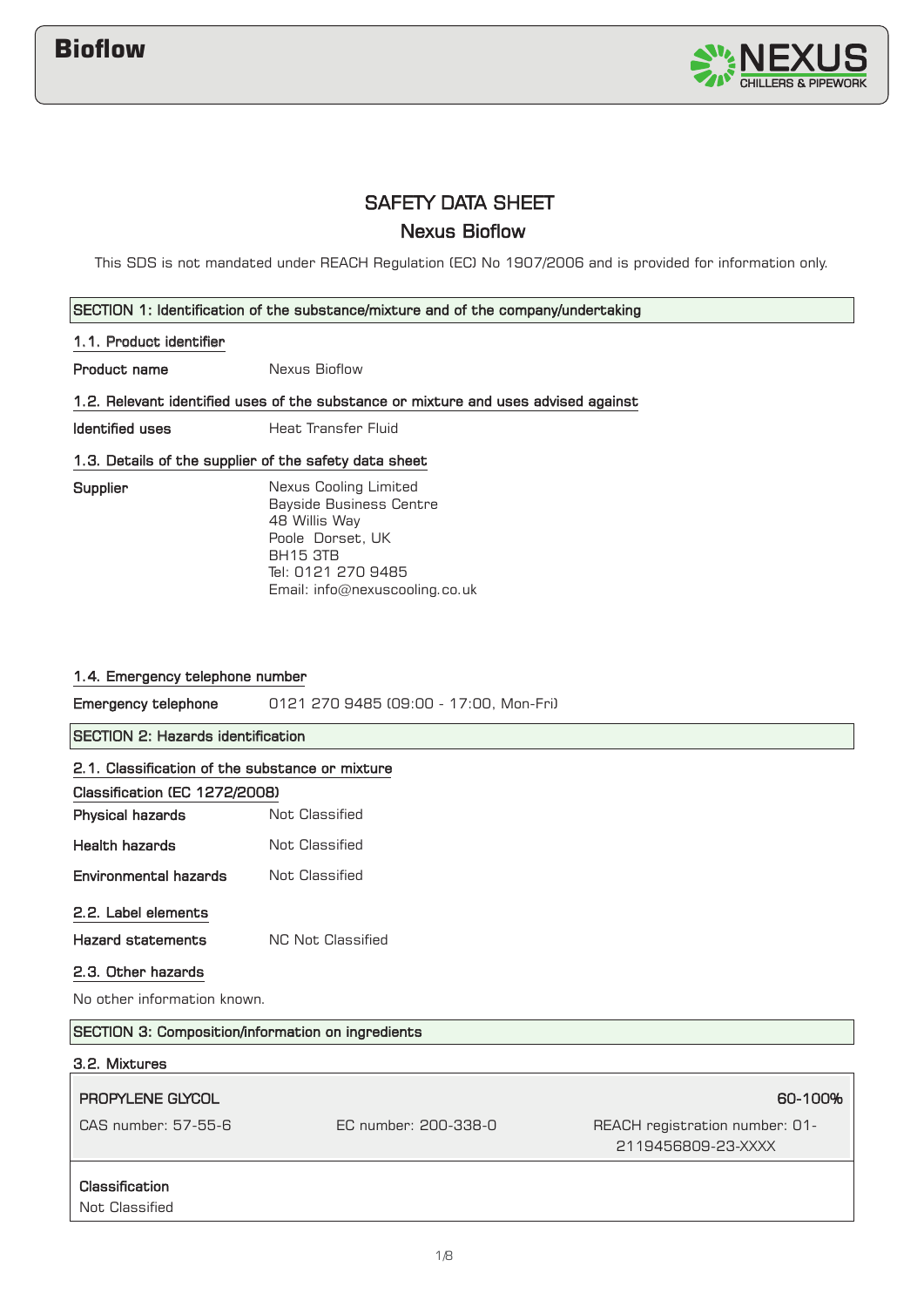

The full text for all hazard statements is displayed in Section 16.

Composition comments Information given is applicable to the product as supplied.

| <b>SECTION 4: First aid measures</b>                             |                                                                                                                                                                                                |  |
|------------------------------------------------------------------|------------------------------------------------------------------------------------------------------------------------------------------------------------------------------------------------|--|
| 4.1. Description of first aid measures                           |                                                                                                                                                                                                |  |
| General information                                              | Treat symptomatically.                                                                                                                                                                         |  |
| <b>Inhalation</b>                                                | Move affected person to fresh air and keep warm and at rest in a position<br>comfortable for breathing. Get medical attention if any discomfort continues.                                     |  |
| Ingestion                                                        | Rinse mouth thoroughly with water. Give plenty of water to drink. Keep affected<br>person under observation. Get medical attention if any discomfort continues. Show<br>this Safety Data Sheet |  |
| Skin contact                                                     | Remove contaminated clothing and rinse skin thoroughly with water.                                                                                                                             |  |
| Eye contact                                                      | Remove any contact lenses and open eyelids wide apart. Continue to rinse for at<br>least 15 minutes. Get medical attention if any discomfort continues.                                        |  |
| 4.2. Most important symptoms and effects, both acute and delayed |                                                                                                                                                                                                |  |
| <b>Inhalation</b>                                                | Considered to be a low inhalation hazard at normal workplace temperatures.                                                                                                                     |  |
| Ingestion                                                        | No specific symptoms known.                                                                                                                                                                    |  |
| Skin contact                                                     | Prolonged skin contact may cause redness and irritation.                                                                                                                                       |  |
| Eye contact                                                      | May cause temporary eye irritation.                                                                                                                                                            |  |
|                                                                  | 4.3. Indication of any immediate medical attention and special treatment needed                                                                                                                |  |
| Notes for the doctor                                             | No specific recommendations.                                                                                                                                                                   |  |
| <b>SECTION 5: Firefighting measures</b>                          |                                                                                                                                                                                                |  |
| 5.1. Extinguishing media                                         |                                                                                                                                                                                                |  |
|                                                                  | Suitable extinguishing media Use fire-extinguishing media suitable for the surrounding fire. Extinguish with alcohol-<br>resistant foam, carbon dioxide, dry powder or water fog.              |  |
| Unsuitable extinguishing<br>media                                | Do not use water jet as an extinguisher, as this will spread the fire.                                                                                                                         |  |
| 5.2. Special hazards arising from the substance or mixture       |                                                                                                                                                                                                |  |
| <b>Hazardous combustion</b><br>products                          | Oxides of carbon. Thermal decomposition or combustion may liberate carbon oxides<br>and                                                                                                        |  |
| 5.3. Advice for firefighters                                     |                                                                                                                                                                                                |  |
| Protective actions during<br>firefighting                        | Cool containers exposed to heat with water spray and remove them from the fire<br>area if it can                                                                                               |  |
| <b>Special protective</b><br>equipment for firefighters          | Use protective equipment appropriate for surrounding materials.                                                                                                                                |  |
| <b>SECTION 6: Accidental release measures</b>                    |                                                                                                                                                                                                |  |
|                                                                  | 6.1. Personal precautions, protective equipment and emergency procedures                                                                                                                       |  |

Personal precautions For personal protection, see Section 8.

# 6.2. Environmental precautions

Environmental precautions Contain spillage with sand, earth or other suitable non-combustible material.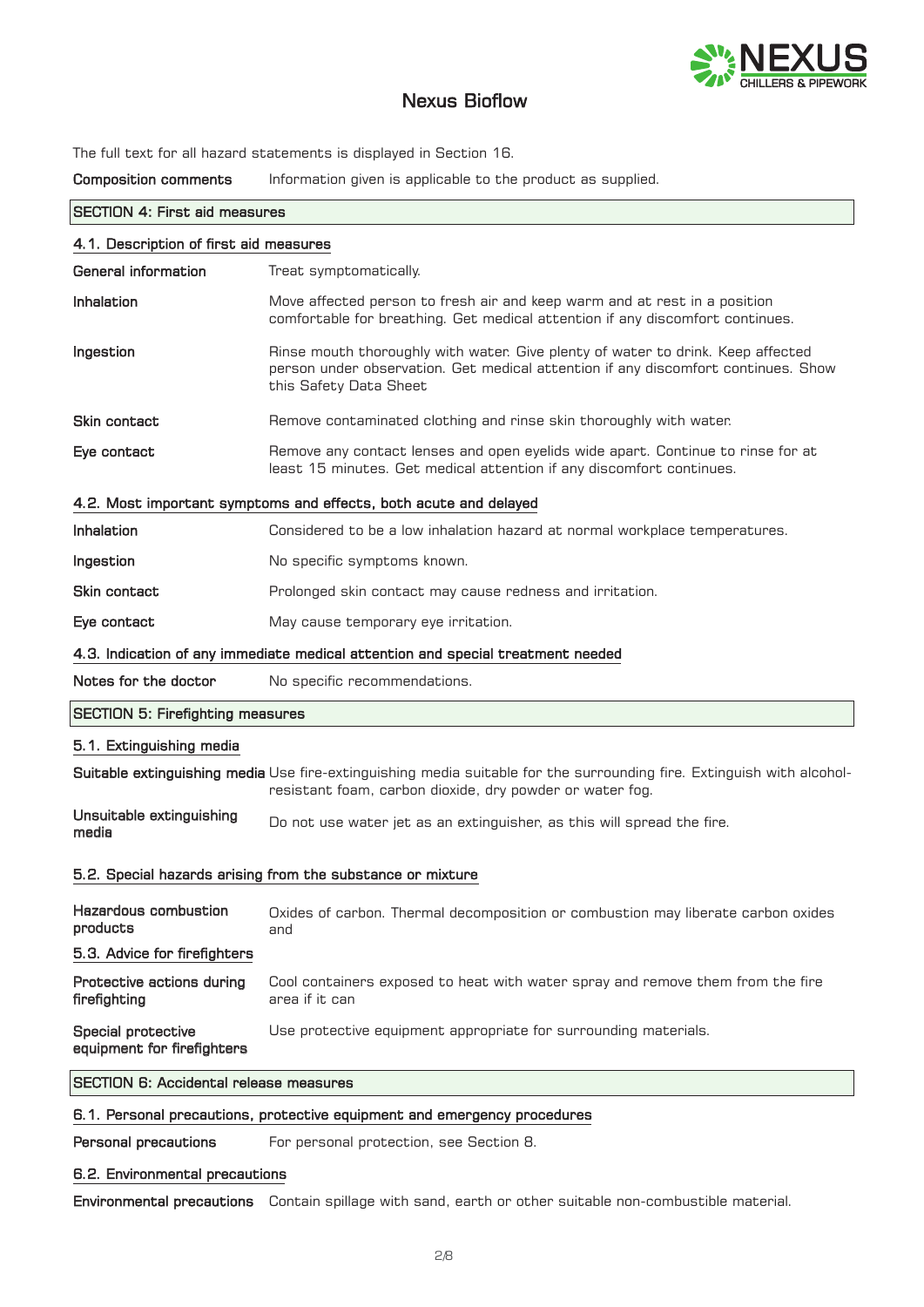

## 6.3. Methods and material for containment and cleaning up

| Methods for cleaning up                                           | Absorb spillage with non-combustible, absorbent material. Collect and place in<br>suitable waste disposal containers and seal securely. Flush contaminated area<br>with plenty of water. Take care as floors and other surfaces may become<br>slippery. For waste disposal, see Section 13. |  |
|-------------------------------------------------------------------|---------------------------------------------------------------------------------------------------------------------------------------------------------------------------------------------------------------------------------------------------------------------------------------------|--|
| 6.4. Reference to other sections                                  |                                                                                                                                                                                                                                                                                             |  |
| Reference to other sections                                       | For personal protection, see Section 8. For waste disposal, see section 13.                                                                                                                                                                                                                 |  |
| <b>SECTION 7: Handling and storage</b>                            |                                                                                                                                                                                                                                                                                             |  |
| 7.1. Precautions for safe handling                                |                                                                                                                                                                                                                                                                                             |  |
| <b>Usage precautions</b>                                          | Read and follow manufacturer's recommendations.                                                                                                                                                                                                                                             |  |
| Advice on general<br>occupational hygiene                         | No specific hygiene procedures recommended but good personal hygiene<br>practices should always be observed when working with chemical products.                                                                                                                                            |  |
| 7.2. Conditions for safe storage, including any incompatibilities |                                                                                                                                                                                                                                                                                             |  |
| Storage precautions                                               | Store in tightly-closed, original container in a dry, cool and well-ventilated place.                                                                                                                                                                                                       |  |
| 7.3. Specific end use(s)                                          |                                                                                                                                                                                                                                                                                             |  |
| Specific end use(s)                                               | The identified uses for this product are detailed in Section 1.2.                                                                                                                                                                                                                           |  |
| <b>SECTION 8: Exposure Controls/personal protection</b>           |                                                                                                                                                                                                                                                                                             |  |

## 8.1. Control parameters

### Occupational exposure limits

## PROPYLENE GLYCOL

Long-term exposure limit (8-hour TWA): WEL 10 mg/m<sup>3</sup> particulate Long-term exposure limit (8-hour TWA): WEL 150 ppm 474 mg/m<sup>3</sup> total vapour and particulates WEL = Workplace Exposure Limit

# PROPYLENE GLYCOL (CAS: 57-55-6)

| <b>DNEL</b> | Workers - Inhalation; Long term systemic effects: 168 mg/m <sup>3</sup> |
|-------------|-------------------------------------------------------------------------|
|             | Workers - Inhalation; Long term local effects: 10 mg/m <sup>3</sup>     |

- PNEC
- Fresh water; 260 mg/l
	- STP; 20000 mg/l
	- Sediment (Freshwater); 572 mg/kg
	- Sediment (Marinewater); 57.2 mg/kg
	- Soil; 50 mg/kg
	- Intermittent release; 183 mg/l

# 8.2. Exposure controls

### Protective equipment







Appropriate engineering controls

Hand protection

No specific recommendations. Respiratory protection must be used if the airborne

Eye/face protection The following protection should be worn: Chemical splash goggles.

Chemical-resistant, impervious gloves complying with an approved standard should be worn if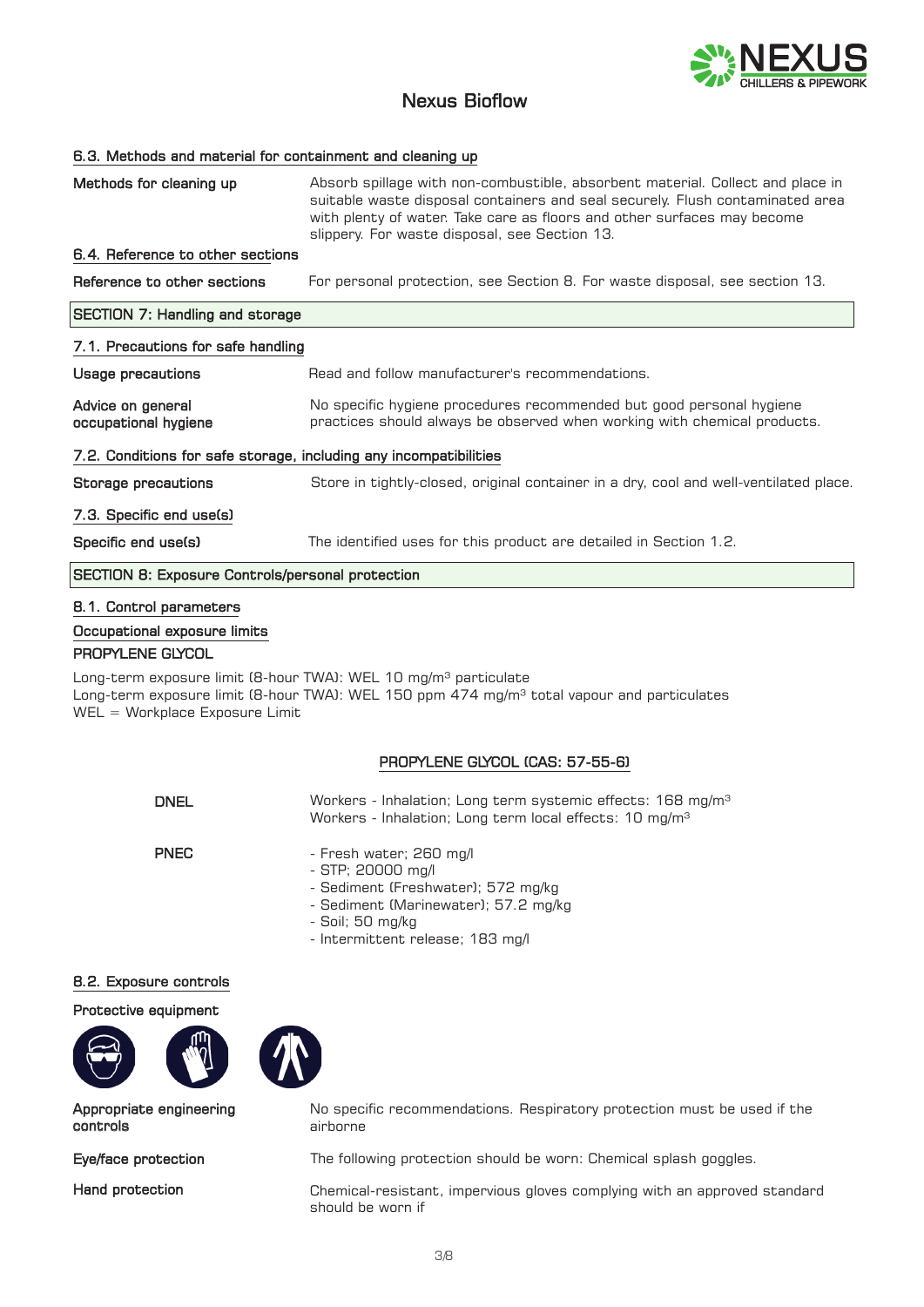

| Other skin and body<br>protection  | Wear suitable protective clothing as protection against splashing or contamination.             |
|------------------------------------|-------------------------------------------------------------------------------------------------|
| Hygiene measures                   | Provide eyewash station. Wash hands after handling. Wash contaminated clothing<br>before reuse. |
| Respiratory protection             | If ventilation is inadequate, suitable respiratory protection must be worn.                     |
| Environmental exposure<br>controls | Keep container tightly sealed when not in use.                                                  |

# SECTION 9: Physical and Chemical Properties

| 9.1. Information on basic physical and chemical properties |                                                                     |  |
|------------------------------------------------------------|---------------------------------------------------------------------|--|
| Appearance                                                 | Clear liquid.                                                       |  |
| Odour                                                      | No characteristic odour.                                            |  |
| Odour threshold                                            | No information available.                                           |  |
| рH                                                         | pH (diluted solution): 8.2 - 9.6 33%                                |  |
| Initial boiling point and range                            | $\sim$ 151°C @ 1013 mbar                                            |  |
| Flash point                                                | $\sim$ 108°C COC (Cleveland open cup).                              |  |
| Evaporation rate                                           | No information available.                                           |  |
| Flammability (solid, gas)                                  | No information available.                                           |  |
| Upper/lower flammability or<br>explosive limits            | No information available.                                           |  |
| Vapour pressure                                            | No information available.                                           |  |
| Vapour density                                             | No information available.                                           |  |
| Relative density                                           | 1.03 $@$ 20 $°C$ based on raw material                              |  |
| Solubility(ies)                                            | Miscible with water.                                                |  |
| <b>Partition coefficient</b>                               | No information available.                                           |  |
| Auto-ignition temperature                                  | No information available.                                           |  |
| <b>Decomposition Temperature</b>                           | No information available.                                           |  |
| <b>Viscosity</b>                                           | 51.8 mm2/s @ 20°C                                                   |  |
| <b>Explosive properties</b>                                | Not considered to be explosive.                                     |  |
| <b>Oxidising properties</b>                                | Does not meet the criteria for classification as oxidising.         |  |
| 9.2. Other information                                     |                                                                     |  |
| <b>SECTION 10: Stability and reactivity</b>                |                                                                     |  |
| 10.1. Reactivity                                           |                                                                     |  |
| Reactivity                                                 | There are no known reactivity hazards associated with this product. |  |
| 10.2. Chemical stability                                   |                                                                     |  |
| <b>Stability</b>                                           | Stable at normal ambient temperatures and when used as recommended. |  |
| 10.3. Possibility of hazardous reactions                   |                                                                     |  |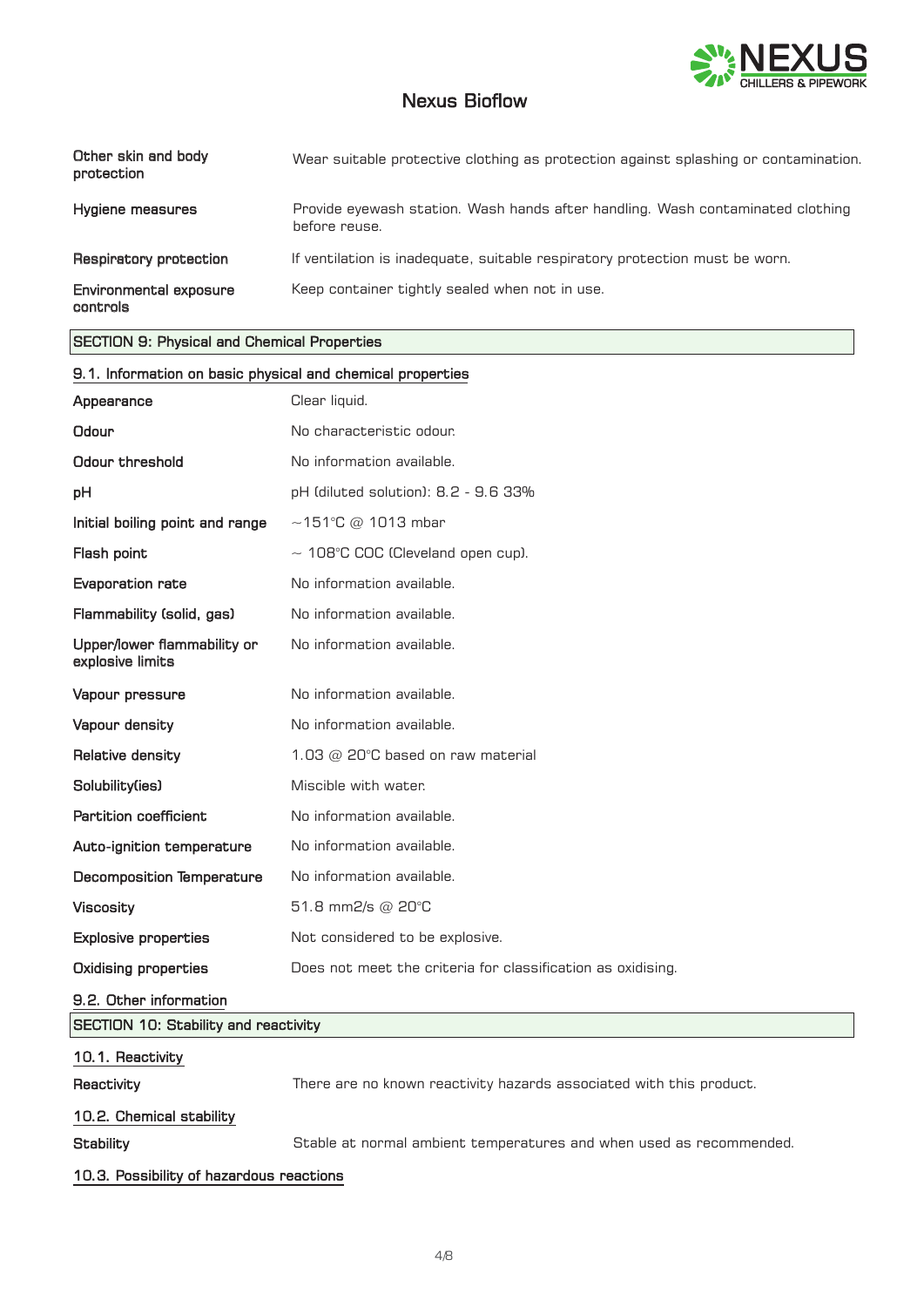

| 10.3. Possibility of hazardous reactions                                             |                                                                                                                                                                                  |
|--------------------------------------------------------------------------------------|----------------------------------------------------------------------------------------------------------------------------------------------------------------------------------|
| Possibility of hazardous<br>reactions                                                | Not relevant.                                                                                                                                                                    |
| 10.4. Conditions to avoid                                                            |                                                                                                                                                                                  |
| Conditions to avoid                                                                  | There are no known conditions that are likely to result in a hazardous situation.                                                                                                |
| 10.5. Incompatible materials                                                         |                                                                                                                                                                                  |
| Materials to avoid                                                                   | Strong oxidising agents.                                                                                                                                                         |
| 10.6. Hazardous decomposition products                                               |                                                                                                                                                                                  |
| Hazardous decomposition<br>products                                                  | Does not decompose when used and stored as recommended. Oxides of carbon.<br>Thermal decomposition or combustion may liberate carbon oxides and other toxic<br>gases or vapours. |
| <b>SECTION 11: Toxicological information</b>                                         |                                                                                                                                                                                  |
| 11.1. Information on toxicological effects                                           |                                                                                                                                                                                  |
| <b>Toxicological effects</b>                                                         | This product has low toxicity. No specific health hazards known.                                                                                                                 |
| Acute toxicity - oral                                                                |                                                                                                                                                                                  |
| Notes (oral $LD_{50}$ )                                                              | ATE (mixture): >5000 mg/kg                                                                                                                                                       |
| Acute toxicity - dermal                                                              |                                                                                                                                                                                  |
| Notes (dermal LD <sub>50</sub> )                                                     | No information available.                                                                                                                                                        |
| Acute toxicity - inhalation                                                          |                                                                                                                                                                                  |
| Notes (inhalation LC <sub>50</sub> )                                                 | No information available.                                                                                                                                                        |
| Skin corrosion/irritation<br>Skin corrosion/irritation                               | No information available.                                                                                                                                                        |
| Serious eye damage/irritation<br>Serious eye damage/irritation                       | No information available.                                                                                                                                                        |
| Respiratory sensitisation<br>Respiratory sensitisation                               | No information available.                                                                                                                                                        |
| <b>Skin sensitisation</b><br>Skin sensitisation                                      | No information available.                                                                                                                                                        |
| Germ cell mutagenicity<br>Genotoxicity - in vitro                                    | No information available.                                                                                                                                                        |
| Carcinogenicity<br>Carcinogenicity                                                   | Does not contain any substances known to be carcinogenic.                                                                                                                        |
| Reproductive toxicity<br>Reproductive toxicity - fertility No information available. |                                                                                                                                                                                  |
| Specific target organ toxicity - single exposure                                     |                                                                                                                                                                                  |
| STOT - single exposure                                                               | No information available.                                                                                                                                                        |
| Specific target organ toxicity - repeated exposure                                   |                                                                                                                                                                                  |
| STOT - repeated exposure                                                             | No information available.                                                                                                                                                        |
| Aspiration hazard                                                                    |                                                                                                                                                                                  |
| Aspiration hazard                                                                    | No data available.                                                                                                                                                               |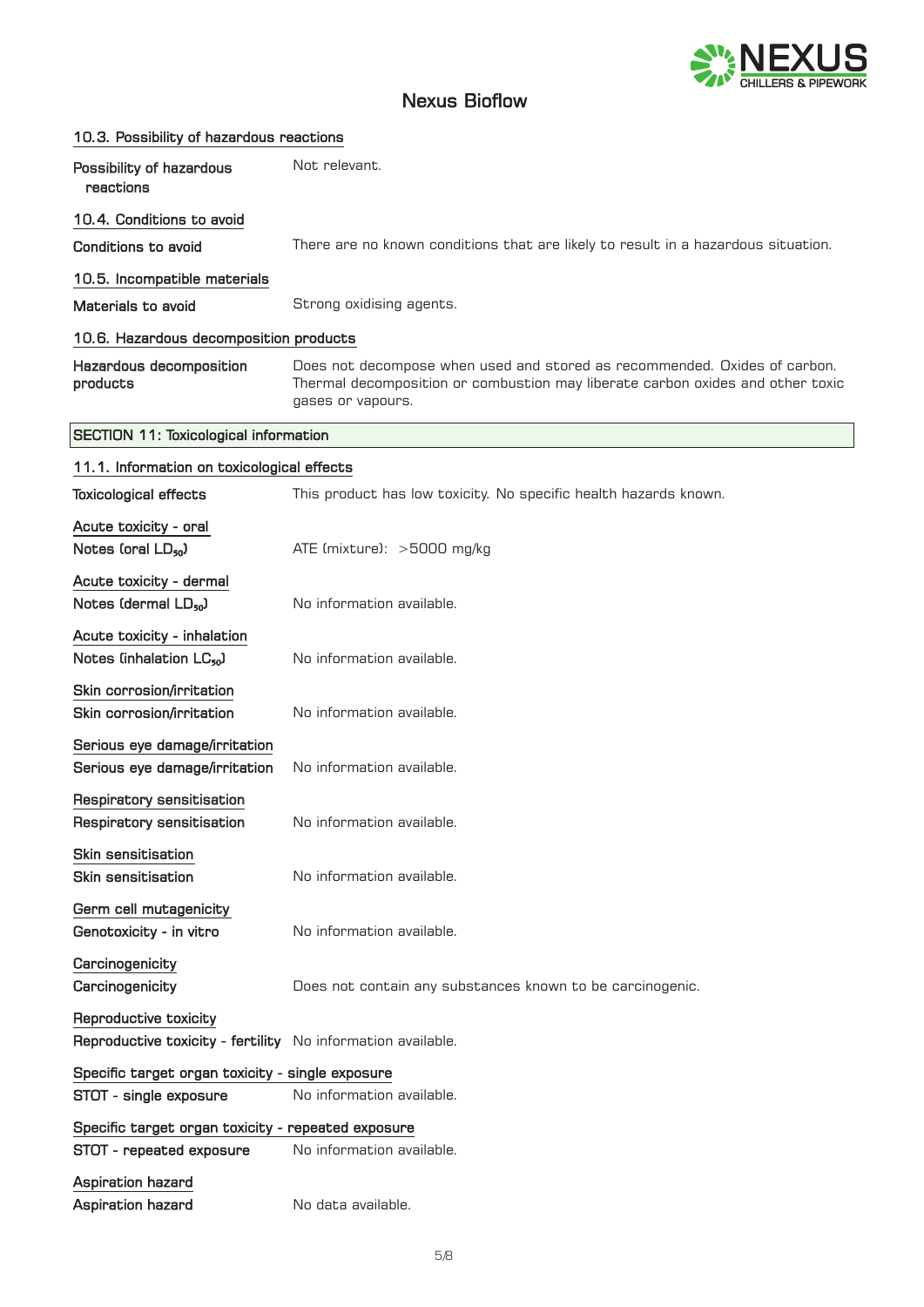

General information Mo specific health hazards known.

# Toxicological information on ingredients.

|                                                                             |                                                                    | PROPYLENE GLYCOL                                                 |
|-----------------------------------------------------------------------------|--------------------------------------------------------------------|------------------------------------------------------------------|
| Acute toxicity - oral                                                       |                                                                    |                                                                  |
| Acute toxicity oral (Ld <sub>50</sub><br>mg/kg)                             |                                                                    | 22,000.0                                                         |
| <b>Species</b>                                                              |                                                                    | Rat                                                              |
| ATE oral (mg/kg)                                                            |                                                                    | 22,000.0                                                         |
| Acute toxicity - dermal                                                     |                                                                    |                                                                  |
| mg/kg)                                                                      | Acute toxicity dermal (Ld <sub>50</sub>                            | 20,800.0                                                         |
| <b>Species</b>                                                              |                                                                    | Rabbit                                                           |
| ATE dermal (mg/kg)                                                          |                                                                    | 20,800.0                                                         |
| <b>SECTION 12: Ecological Information</b>                                   |                                                                    |                                                                  |
| Ecotoxicity                                                                 |                                                                    | There are no data on the ecotoxicity of this product.            |
| 12.1. Toxicity<br>12.2. Persistence and degradability                       |                                                                    |                                                                  |
| Persistence and degradability  The product is expected to be biodegradable. |                                                                    |                                                                  |
| 12.3. Bioaccumulative potential                                             |                                                                    |                                                                  |
|                                                                             | No data available on bioaccumulation.<br>Bioaccumulative potential |                                                                  |
| <b>Partition coefficient</b>                                                | No information available.                                          |                                                                  |
| Ecological information on ingredients.                                      |                                                                    |                                                                  |
|                                                                             |                                                                    | PROPYLENE GLYCOL                                                 |
|                                                                             | Bioaccumulative potential                                          | The product is not bioaccumulating. BCF: $<$ 100,                |
|                                                                             | <b>Partition coefficient</b><br>log Pow: -1.07                     |                                                                  |
| 12.4. Mobility in soil                                                      |                                                                    |                                                                  |
| <b>Mobility</b>                                                             |                                                                    | The product is miscible with water. May spread in water systems. |

Ecological information on ingredients.

# PROPYLENE GLYCOL

|                                          | FOUFTLEINE ULTUU                       |  |
|------------------------------------------|----------------------------------------|--|
| Henry's law constant                     | 0.00566 atm m <sup>3</sup> /mol @ 12°C |  |
| 12.5. Results of PBT and vPvB assessment |                                        |  |
| Results of PBT and vPvB<br>assessment    | No data available.                     |  |
| 12.6. Other adverse effects              |                                        |  |
| Other adverse effects                    | Not determined.                        |  |

Surface tension 37 mN/m @ @ 20°C (33% solution)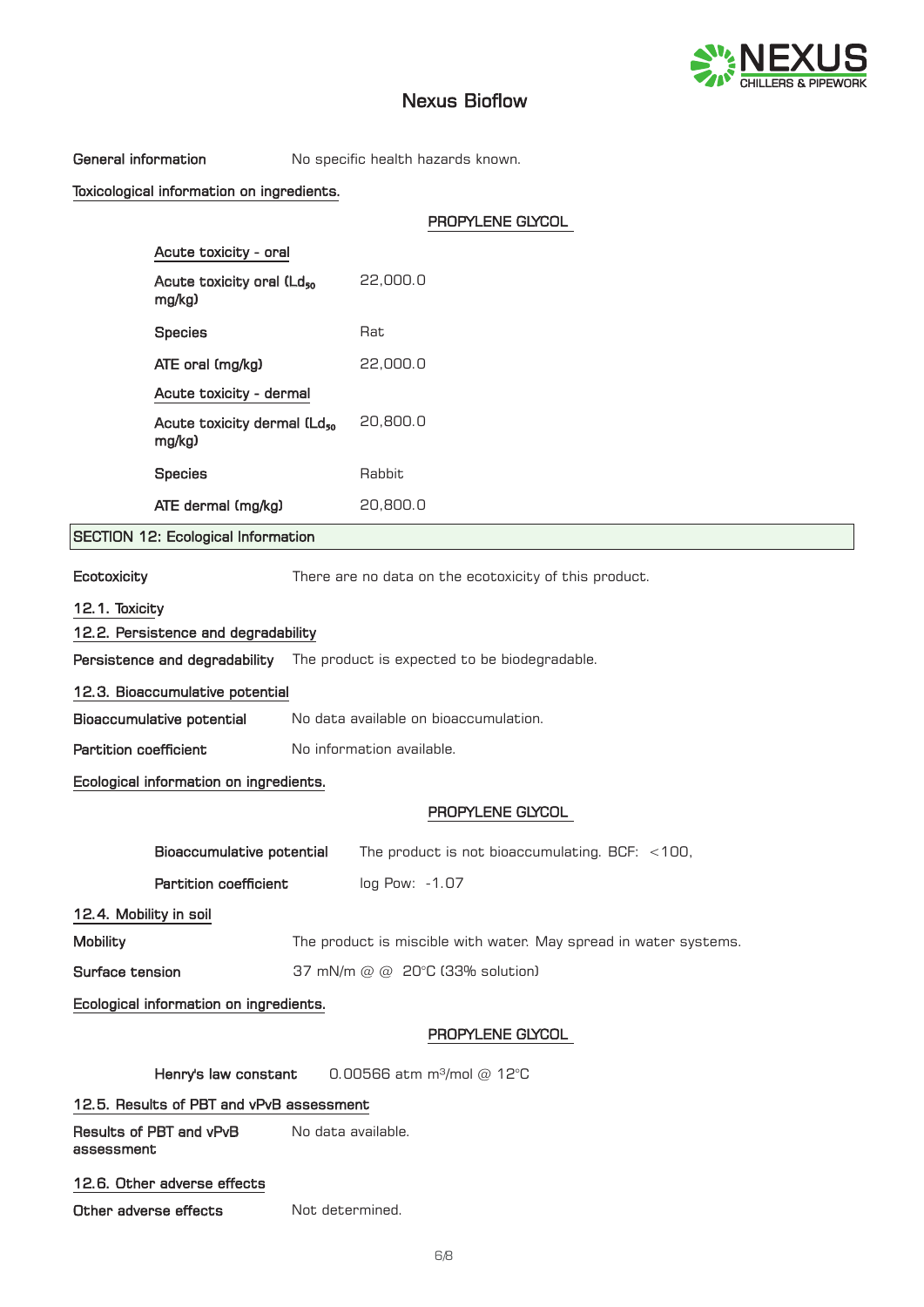

## SECTION 13: Disposal considerations

| 13.1. Waste treatment methods |                                                                                                                                |
|-------------------------------|--------------------------------------------------------------------------------------------------------------------------------|
| General information           | Waste should be treated as controlled waste.                                                                                   |
| Disposal methods              | Dispose of waste to licensed waste disposal site in accordance with the<br>requirements of the local Waste Disposal Authority. |
|                               |                                                                                                                                |

# SECTION 14: Transport information

General

The product is not covered by international regulations on the transport of dangerous goods (IMDG, IATA, ADR/RID).

## 14.1. UN number

Not applicable.

## 14.2. UN proper shipping name

Not applicable.

## 14.3. Transport hazard class(es)

No transport warning sign required.

### 14.4. Packing group

Not applicable.

### 14.5. Environmental hazards

### Environmentally hazardous substance/marine pollutant No.

### 14.6. Special precautions for user

Not applicable.

### 14.7. Transport in bulk according to Annex II of MARPOL and the IBC Code

**Transport in bulk according to** Not applicable. Annex II of MARPOL 73/78 and the IBC Code

SECTION 15: Regulatory information

## 15.1. Safety, health and environmental regulations/legislation specific for the substance or mixture

EU legislation Regulation (EC) No 1907/2006 of the European Parliament and of the Council of 18 December 2006 concerning the Registration, Evaluation, Authorisation and Restriction of Chemicals (REACH) (as amended). Regulation (EC) No 1272/2008 of the European Parliament and of the Council of 16 December 2008 on classification, labelling and packaging of substances and mixtures (as amended).

Guidance **Workplace Exposure Limits EH40.** 

# 15.2. Chemical safety assessment

No chemical safety assessment has been carried out.

| SECTION 16: Other information |                                                  |  |
|-------------------------------|--------------------------------------------------|--|
| General information           | Only trained personnel should use this material. |  |
| Revision comments             | Review only                                      |  |